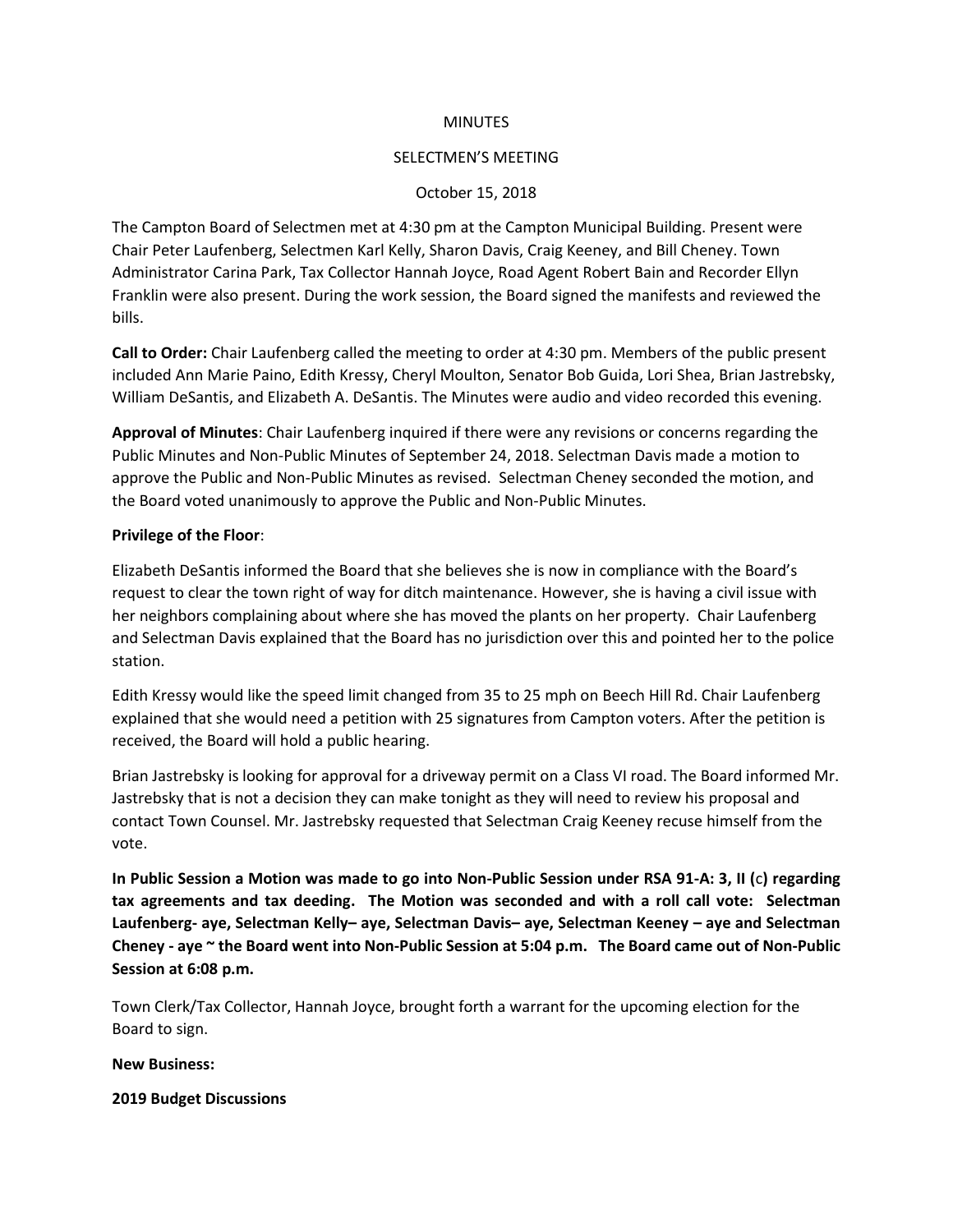## **Police Chief Warn presented his 2019 budget to the Board.**

The Chief said that the only real change in this budget would be the wages line. There is not a sizeable increase, but there are some adjustments to what we are doing with Lt. Payer's departure. The officer investigator role is currently unfilled at this point. The first round of applicant interviews will be on October 24 and he has 6 people coming in. There are 6 others that are in secondary interview status if the first 6 don't work out. He hopes to have a candidate before you by mid-November.

# **Fire Chief Defosses presented his 2019 budget to the Board**.

The Chief explained changes to the wage line. The fire department has two shifts and only one shift lieutenant, so since they have had a vacancy there for several months, he would like to fill that second shift lieutenant spot starting the first of the year.

The Chief added some funds into the overtime line. He said they have been shorthanded in one position with a quarter of the year left to go. He dropped the support staff line as it was used for the treasurer's position. He left a small amount in the budget so he has the ability to call her after the transition.

Other big changes (see lines 6 and 7 in budget) are the per diem backfill and the overnight coverage. Chief Defosses has changed the schedule so that full time staff work 24 hour shifts and are paired with a per diem person. For 2019, he plans to fix the pay scale to be a straight rate for the 24 hours they work. The per diem/backfill is for sick days/holidays/vacations/etc. Overnight coverage is for the eight week period that they do overnights. He explained the need for overnights as he is set to do over 800 calls this year. He continued he is more apt to get people to do the per diem shifts and pay them to be here all night, than have full time staff on call. In addition, they have always given floating holiday times to the full time staff. In the future, and to align with the Town of Campton's policy, they will now pay them for the holidays.

There is also a big decrease in health insurance due to the move to the Town's policy.

Bill Cheney asked if the Chief would supply a list of anticipated equipment and supplies that will be needed in the upcoming budget year.

The Chief also told the Board there is a possibility we could purchase two monitors for about 60,000. They could finance them for 10,000 per year. He would need to discuss this with the other towns as well.

The Chief got three quotes for his Tahoe replacement. Project total for the chosen quote from Grappone, with the cap and insert is \$45,000.00. He will order it within the next month after discussing it with Thornton.

### **Board of Selectman's Budget 2019**

The Board of Selectmen reviewed their stipend line. It was mentioned it has been 30 odd years since they got a raise. Carina said she would increase it to \$4000.00 per selectman as a placeholder.

The Board reviewed the changes to the wage line due to the hiring of a new employee at some point next year and the current assistant town administrator transferring to a part-time position. Carina will be talking with the employee tomorrow about the upcoming year and a more a definitive timeline will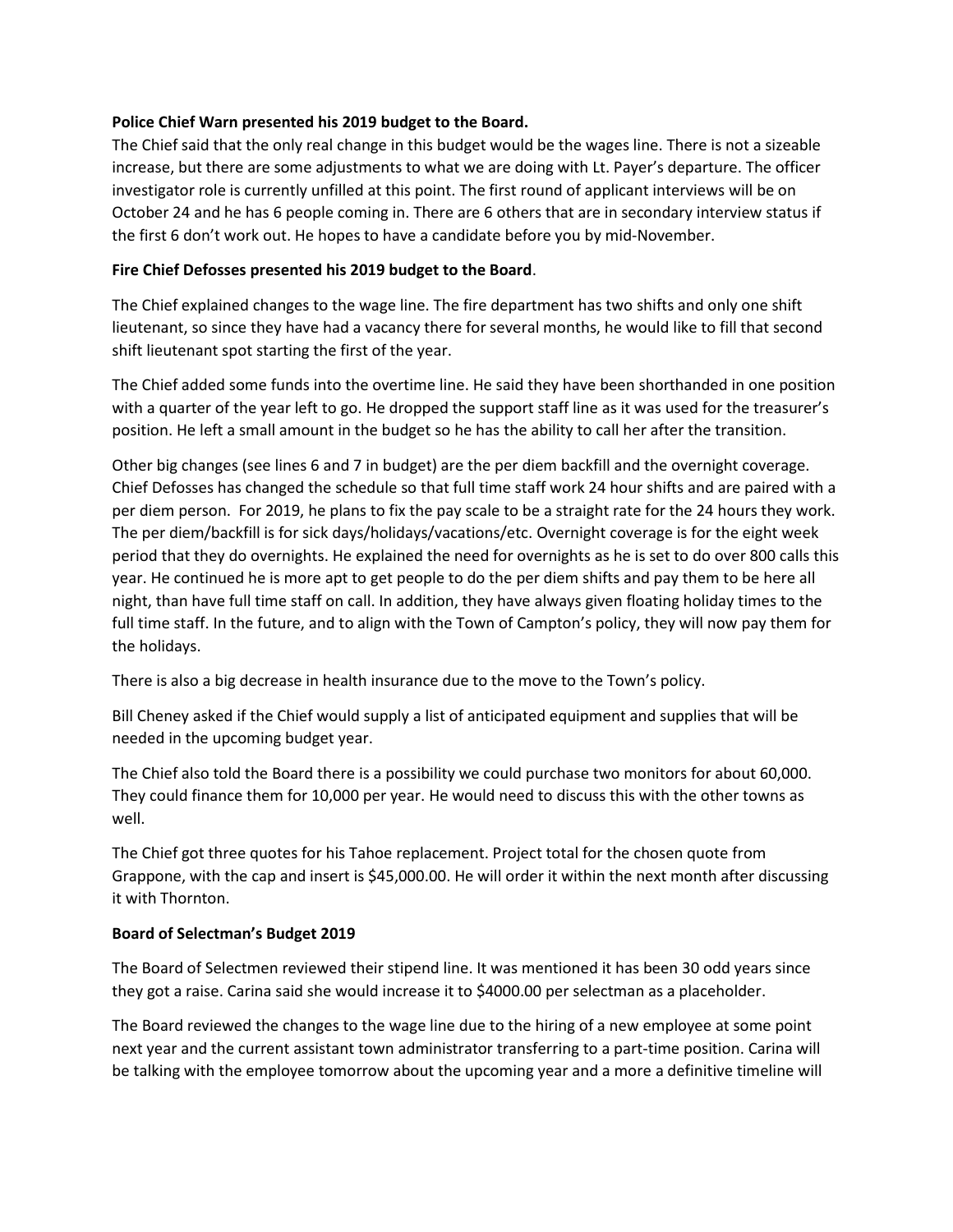be established. In addition to the wage changes, the budget reflects the addition of a new employee coming in with family health and dental insurance plans, just to be prepared.

Carina said she decreased the \$25,000 for flexible spending and health reimbursement accounts to \$17,500 as this bank account has a healthy surplus.

Chair Laufenberg pointed out that we need to includethe Deer Run Dam in our budget. Carina said she would add this in. Carina will also take what was presented tonight and plug it in to the total budget.

## **Old Business:**

### **Evaluation Rubric**:

Carina provided 3 examples of evaluation rubrics and pointed out the one she liked the best is Example 3 because it had performance timelines. The Board agreed to use this employee evaluation. Carina will add this to the existing employee evaluation.

### **Correspondence**:

- Attached is a letter from Tom Duffield on behalf of the Anderson Family Trust. The Planning Board has asked the Board of Selectmen to put their acceptance of the proposed private road in writing before they approve the subdivision. Carina will compile a letter for this stating that the town has reviewed the subdivision application and they find no issues with the road in its current state, as long as it remains a private road. If it ever became a town road, it would need to be brought to current town specs.
- The town did receive a letter from Beebe River today. They would like to get a committee meeting together and the Board decided to create a budget for them for 2019.

**In Public Session a Motion was made to go into Non-Public Session under RSA 91-A: 3, II (a) regarding personnel. The Motion was seconded and with a roll call vote: Selectman Laufenberg- aye, Selectman Kelly– aye, Selectman Davis– aye, Selectman Keeney – aye and Selectman Cheney - aye ~ the Board went into Non-Public Session at 7:14 p.m. The Board came out of Non-Public Session at 7:25 p.m.**

### **Board Concerns and Directives:**

Craig Keeney asked if we are taking down the banners from 250<sup>th</sup> celebration. He was told they would be out for a year and then those who bought them would get to keep them. The Board decided to wait to pursue this issue.

The Board agreed they should institute some guidelines for Class VI road development so we can be consistent with applications in the future. Carina asked the Board to email her specific legal questions about this and she will get legal advice. She suggested the Board do their due diligence on this issue before October 29.

Chair Laufenberg iofficially resigned from the CIP committee, and he nominated Craig Keeney to take his place. Selectman Kelly seconded the motion the Board voted all in favor. Motion carries.

Chair Laufenberg interjected that we are in the process of forming a new intergovernmental agreement for the Fire Department. At the present time, it's estimated that Campton's percentage will go down to